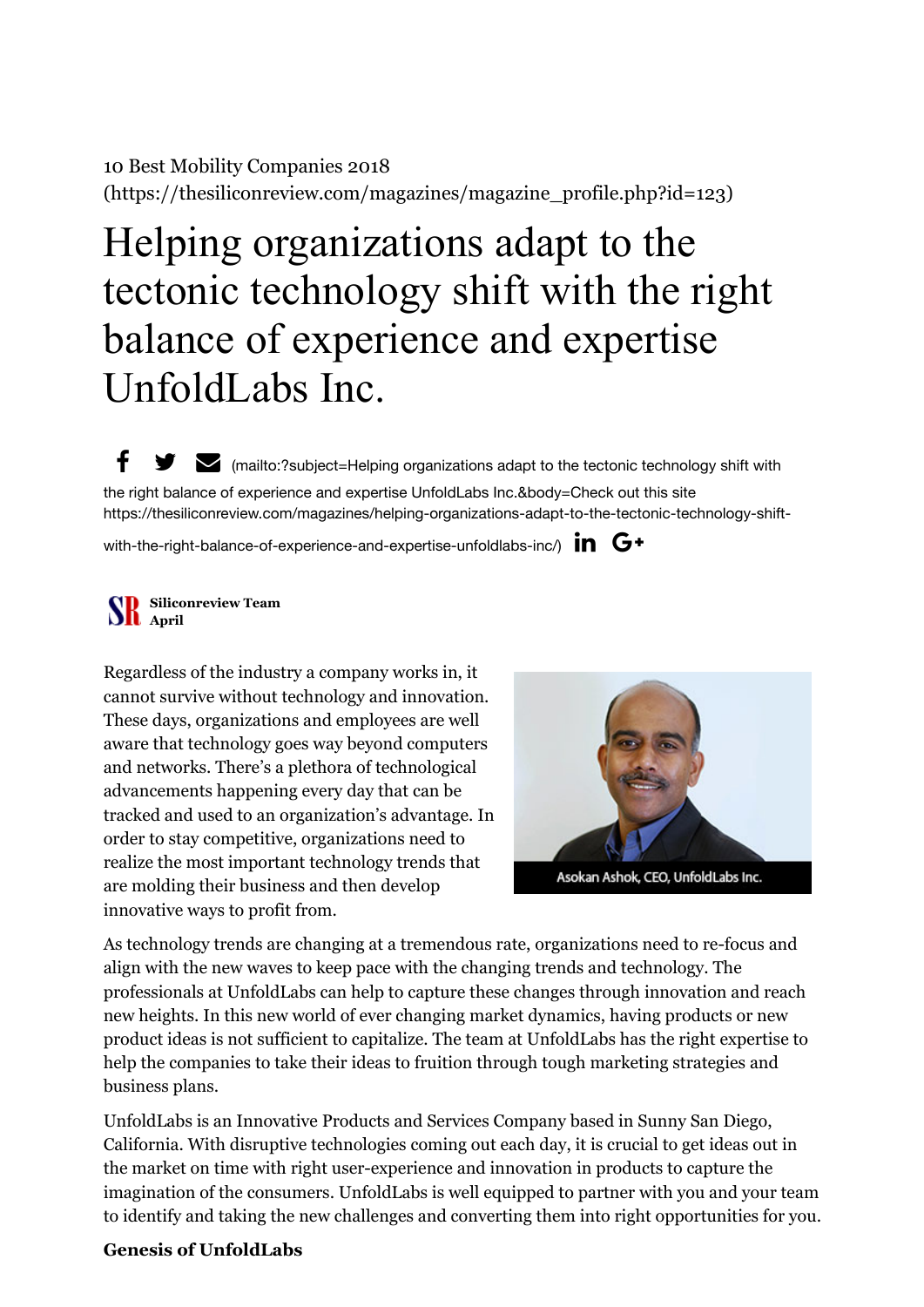UnfoldLabs was founded in 2015 with the goal of creating advanced, novel and strategic products for the technology industry. It has always been a step ahead in the design and development of creative solutions and bringing them in a unique combination of technology, ideation, and user experience. UnfoldLabs is active in the creation of its proprietary products. It has already launched a few products in the market while many more are getting designed in its labs.

*"We are strategists and architects who can drive ideas to products/solutions"*, says UnfoldLabs. It is in the business of creating next-generation technology products and solutions, and is the leader in innovating and productizing ideas for real-world solutions. *"Whether it is a slowdown issue of your device, or an urge to have your personal data protected, or to capture some precious moments of your lives forever, UnfoldLabs has an innovative product/solution for you with its unparalleled set of innovative products"*, the company added.

### **Commitment to excellence**

UnfoldLabs brings in next-generation technology solutions that solve day to day issues for regular consumers and B2B clients. After winning several technology and innovation awards, the company still has a zeal for bringing in something disruptive to the market. The products and solutions of UnfoldLabs are architected and delivered to overcome real-world problems that are faced by its consumers or clients. The technology products and solutions it develops are all focused on enhancing customer experience.

RedGreen, MobileSwitch, UnfoldPrints, 2020Wallet, and 2020AppLock are a few of its solutions available in the market today. RedGreen addresses mobile device performance, privacy and applications management, while UnfoldPrints lets users print their pictures to memories and store them. MobileSwitch helps users to migrate user-generated content across devices in a user-friendly fashion. RedGreen won the CTIA Finalist Awards in 2016, and MobileSwitch won the Fierce Innovation Awards in 2017, and that puts UnfoldLabs on the radar for the most innovative companies to watch for. Though the products are consumer faced, the long-term strategy is to white label and deeply integrate them into mobile devices and products from OEMs around the world.

### **UnfoldLabs: A class apart**

UnfoldLab is headquartered in USA, and its offshore development team resides in Hyderabad and New Delhi, India. With the help of these geographically distributed offices, it covers the need of 24/7 availability and efficiency in development of products. Its management, solution architects, and development team are all focused on bringing out the best products with excellent customer experience. The team has gathered quite a few nuggets of wisdom based on their different backgrounds and cultures that help in creating its high-quality and unparalleled products.

Its technological solutions are very different from the others due to a few vital factors such as ease of usage, user experience, feedback considerations, regular update releases, and the inclusion of more and more features over the period. In the near future, the company will focus on creating more products on innovative and revolutionary solutions in the areas of Artificial Intelligence, Predictive Analytics, Automotive, Machine Learning, Precision Agriculture and Smart Cities. UnfoldLabs sees a real need for innovative products and solutions in these untapped areas.

## *Knowing the man behind UnfoldLabs, Inc.*

**Asokan Ashok, CEO**